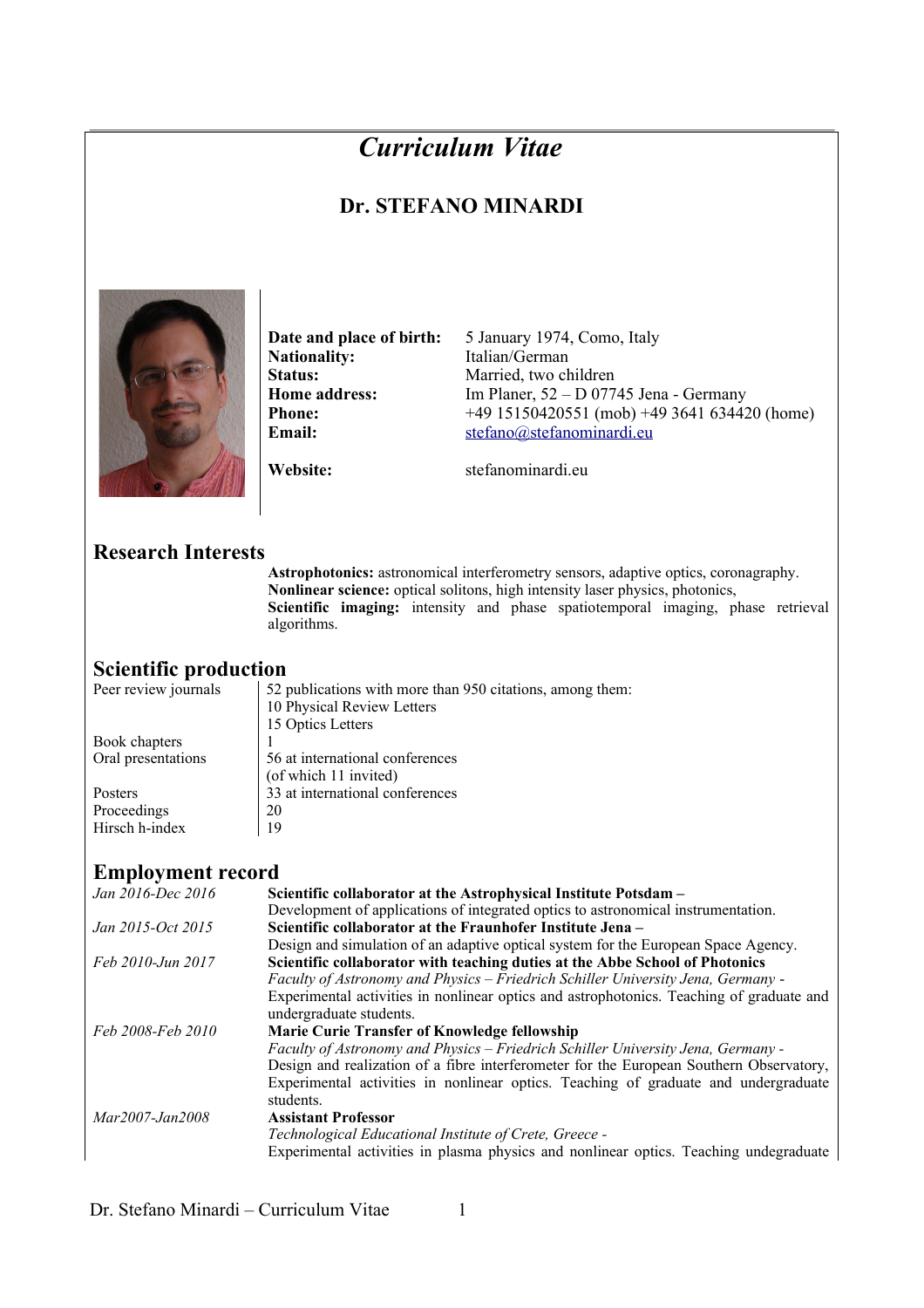| Mar2005-Feb2007                 | students.<br><b>Marie Curie Transfer of Knowledge fellowship</b><br>Technological Educational Institute of Crete, Greece<br>Experimental activities in plasma physics. Teaching of undergraduate students.                                      |  |  |  |  |  |
|---------------------------------|-------------------------------------------------------------------------------------------------------------------------------------------------------------------------------------------------------------------------------------------------|--|--|--|--|--|
|                                 |                                                                                                                                                                                                                                                 |  |  |  |  |  |
| Jan 2003-2005                   | Post-doctoral fellow                                                                                                                                                                                                                            |  |  |  |  |  |
|                                 | ICFO - Institute of Photonic Sciences - Barcelona - Spain<br>Experimental activities in nonlinear and quantum optics. Teaching of graduate students                                                                                             |  |  |  |  |  |
| <b>Education</b>                |                                                                                                                                                                                                                                                 |  |  |  |  |  |
| 1999-2002                       | Ph.D. in Physics, Milano University (1999-2002)                                                                                                                                                                                                 |  |  |  |  |  |
|                                 | Title of the dissertation: "Generation, control and characterization of spatial solitons<br>excited by short light pulses in quadratic nonlinear media"<br><b>Final mark: Excellent</b>                                                         |  |  |  |  |  |
| 1993-1998                       | Degree in Physics, Insubria University, Como (1993-1998)<br>Title of the dissertation: "Observation of optical vortices and Bessel $J_0$ beams in<br>parametric amplification of quantum noise" (in Italian).<br>Final mark: 110/110 cum laude. |  |  |  |  |  |
| 1988-1993                       | State Technical Highschool "P.Carcano", Como - Diploma in Textile Chemistry,<br>Final mark: 60/60.                                                                                                                                              |  |  |  |  |  |
| <b>Training</b>                 |                                                                                                                                                                                                                                                 |  |  |  |  |  |
| 2-4 Dec 2009                    | Workshop: 'Quantum of quasars' – Grenoble, France                                                                                                                                                                                               |  |  |  |  |  |
| 18-20 Nov 2009<br>2-13 Jun 2008 | Workshop: 'Ultrafast Nanooptics' - Lauterbad, Germany                                                                                                                                                                                           |  |  |  |  |  |
|                                 | Summer School: "Astrometry and imaging with the Very Large Telescope<br>Interferometer", Keszthely, Hungary                                                                                                                                     |  |  |  |  |  |
| 12-18 Sep 2004                  | Summer School: "Quantum and nonlinear optics", Lyngby, Denmark                                                                                                                                                                                  |  |  |  |  |  |
| Sep-Dec 2001                    | Erasmus/Socrates students' exchange program.                                                                                                                                                                                                    |  |  |  |  |  |
|                                 | Visit at the Department of Quantum Electronics, Vilnius University                                                                                                                                                                              |  |  |  |  |  |
| 25 Jun/25 Jul 2001              | Summer school: "European School for Training in Experiments with Lasers and Laser<br>Applications" - Vilnius, Lithuania                                                                                                                         |  |  |  |  |  |
| 2-13 Oct 2000                   | Summer school: "Plasma Physics and Ultrafast Optics" - Capri, Italy                                                                                                                                                                             |  |  |  |  |  |
| <b>Projects</b>                 |                                                                                                                                                                                                                                                 |  |  |  |  |  |
| From: 01.07.2014                | Title of the project: ALSI - Advanced Laser-writing for Stellar Interferometry                                                                                                                                                                  |  |  |  |  |  |
| to: 30.06.2017                  | Funding institution: Bundes Ministerium Bildung und Forschung<br>Local project leader: Dr. Stefano Minardi                                                                                                                                      |  |  |  |  |  |
| From: 01.05.2012                | Budget: 400000 Euro<br>Title of the project: Ph.D. Fellowship on astrophotonic applications                                                                                                                                                     |  |  |  |  |  |
| to: 01.05.2015                  | Funding institution: Abbe School of Photonics, Jena                                                                                                                                                                                             |  |  |  |  |  |
|                                 | Project leader: Dr. Stefano Minardi/Prof. Neuhäuser                                                                                                                                                                                             |  |  |  |  |  |
|                                 | Budget: 86000 Euro                                                                                                                                                                                                                              |  |  |  |  |  |
| From: 30.09.2011                | Title of the project: Time-resolved spectroscopic characterization of laser-plasma                                                                                                                                                              |  |  |  |  |  |
| to: $14.10.2011$                | Funding institution: LASERLAB EUROPE<br>Project leader: Dr. S. Minardi                                                                                                                                                                          |  |  |  |  |  |
| From: 20.07.2009                | Title of the project: MAMMUT:Mirror vibrAtion Metrology systeM for the Unit                                                                                                                                                                     |  |  |  |  |  |
| to: 20.03.2010                  | Telescope                                                                                                                                                                                                                                       |  |  |  |  |  |
|                                 | Funding institution: European Southern Observatory                                                                                                                                                                                              |  |  |  |  |  |
|                                 | Project leader: Dr. Stefano Minardi/Prof. Neuhäuser                                                                                                                                                                                             |  |  |  |  |  |
| <b>From:</b> 01.03.2008         | <b>Budget: 111000 Euro</b>                                                                                                                                                                                                                      |  |  |  |  |  |
| to: 20.04.2008                  | Title of the project: Time-resolved plasma dynamics in laser-plasma filaments<br><b>Funding institution: LASERLAB EUROPE</b>                                                                                                                    |  |  |  |  |  |
|                                 | Project leader: Dr. A. Gopal                                                                                                                                                                                                                    |  |  |  |  |  |
| From: 12.03.2007                | Title of the project: Time-resolved plasma dynamics in laser-plasma filaments                                                                                                                                                                   |  |  |  |  |  |
| to: $24.03.2007$                | <b>Funding institution: LASERLAB EUROPE</b><br>Project leader: Dr. S. Minardi                                                                                                                                                                   |  |  |  |  |  |
| From: 2006                      | Title of the project: Summer School on Optoelectronics Lasers and Applications                                                                                                                                                                  |  |  |  |  |  |
|                                 | Funding institution: EU Socrates/Erasmus Intensive Program                                                                                                                                                                                      |  |  |  |  |  |
| to: 2008                        | Budget: 75000 Euro                                                                                                                                                                                                                              |  |  |  |  |  |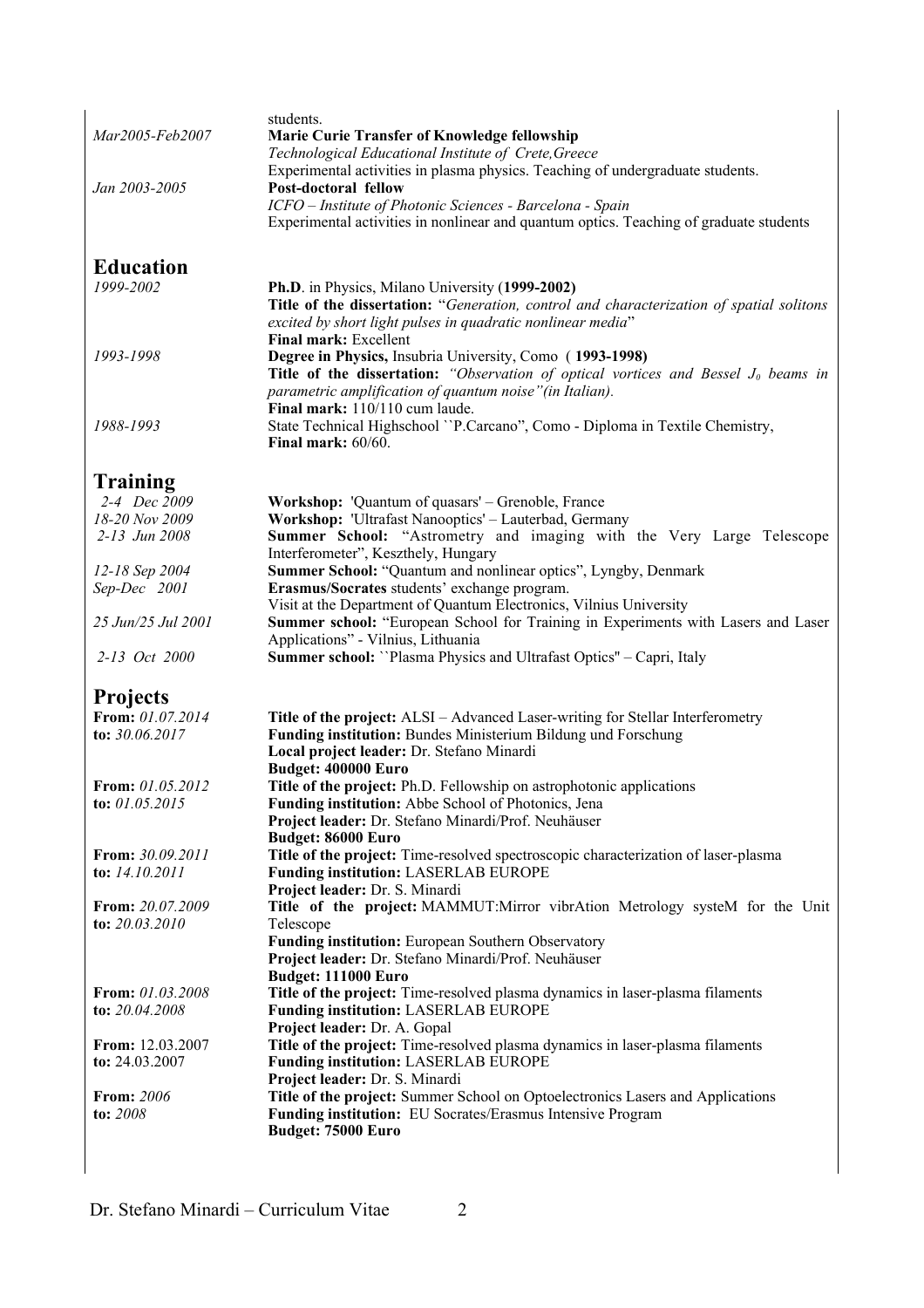| <b>Teaching</b><br>Dec 1998-present                                                                                                                                                                                                                                                                                                                                                                                                                                                                                                                         | Extensive experience in giving lectures of theoretical and experimental physics in Italy,<br>Spain, Greece and Germany. Supervision of undergraduate and Ph.D. students.<br>Currently teaching a course on Astrophotonics $(30 \text{ hours} \text{ lecture} + 15 \text{ hours} \text{ exercise})$                                                                                                                                                                                                                                                                                                                                                                                                  |                      |                                                                                       |                      |  |  |  |
|-------------------------------------------------------------------------------------------------------------------------------------------------------------------------------------------------------------------------------------------------------------------------------------------------------------------------------------------------------------------------------------------------------------------------------------------------------------------------------------------------------------------------------------------------------------|-----------------------------------------------------------------------------------------------------------------------------------------------------------------------------------------------------------------------------------------------------------------------------------------------------------------------------------------------------------------------------------------------------------------------------------------------------------------------------------------------------------------------------------------------------------------------------------------------------------------------------------------------------------------------------------------------------|----------------------|---------------------------------------------------------------------------------------|----------------------|--|--|--|
| <b>Science popularization</b><br>1990-present                                                                                                                                                                                                                                                                                                                                                                                                                                                                                                               | Involved in science popularization at the local amateur astronomical association of Como.<br>Authored the chapter on star evolution in "Osservare il Cielo – corso di astronomia<br>pratica" - Ed. De Vecchi, 1994 - a practical guide to the observation of the sky.<br>Organization and presentation in local language of science exhibits in Italy, Spain,<br>Germany.                                                                                                                                                                                                                                                                                                                           |                      |                                                                                       |                      |  |  |  |
| <b>Management skills</b><br>Project leader of the BMBF-funded ALSI project.<br>ESO-funded project for the development of a large scale fiber interferometer for the<br>Very Large Telescope Interferometer.<br>Currently coordinating the work of 1 Ph.D. student.<br>Lead successfully a two weeks experiment at the LASERLAB Europe Facility Laser<br>Center Vilnius from 12.03.2007 to 24.03.2007.<br>Concept and organization of two editions (2006 and 2007) of the Summer School on<br>Optoelectronics, Lasers and Applications - TEI Crete - Greece. |                                                                                                                                                                                                                                                                                                                                                                                                                                                                                                                                                                                                                                                                                                     |                      |                                                                                       |                      |  |  |  |
| <b>Areas of expertise</b>                                                                                                                                                                                                                                                                                                                                                                                                                                                                                                                                   | <b>Astronomical instrumentation</b><br>interferometry, coronagraphy, adaptive optics<br><b>General physics</b><br>Linear and nonlinear optics<br>theory, photonics (integrated optics, fiber optics, lasers etc.)<br>Plasma physics<br><b>Laser sources</b><br>theory, technology<br><b>Light detection</b><br>CCD and infrared cameras, single photon counting detector<br>UV-VIS+IR spectroscopy<br><b>Scientific/Technical Programming</b><br>Simulation with Matlab and C++ (hydrodynamics/optical design/nonlinear propagation),<br>LabView, Rsoft<br><b>Optical metrology:</b><br>space-time diagnostic for ultrashort pulses, digital holography, interferometry, wavefront<br>sensor design |                      |                                                                                       |                      |  |  |  |
| Languages                                                                                                                                                                                                                                                                                                                                                                                                                                                                                                                                                   |                                                                                                                                                                                                                                                                                                                                                                                                                                                                                                                                                                                                                                                                                                     |                      |                                                                                       |                      |  |  |  |
|                                                                                                                                                                                                                                                                                                                                                                                                                                                                                                                                                             | <b>English</b>                                                                                                                                                                                                                                                                                                                                                                                                                                                                                                                                                                                                                                                                                      | Written<br>Very good | Spoken<br>Very good                                                                   | Reading<br>Very good |  |  |  |
|                                                                                                                                                                                                                                                                                                                                                                                                                                                                                                                                                             | Italian                                                                                                                                                                                                                                                                                                                                                                                                                                                                                                                                                                                                                                                                                             | Native               | Native                                                                                | Native               |  |  |  |
|                                                                                                                                                                                                                                                                                                                                                                                                                                                                                                                                                             | French                                                                                                                                                                                                                                                                                                                                                                                                                                                                                                                                                                                                                                                                                              | Good                 | Satisfactory                                                                          | Very good            |  |  |  |
|                                                                                                                                                                                                                                                                                                                                                                                                                                                                                                                                                             | Spanish                                                                                                                                                                                                                                                                                                                                                                                                                                                                                                                                                                                                                                                                                             | Good                 | Very good                                                                             | Very good            |  |  |  |
|                                                                                                                                                                                                                                                                                                                                                                                                                                                                                                                                                             | Catalan                                                                                                                                                                                                                                                                                                                                                                                                                                                                                                                                                                                                                                                                                             | Fair                 | Good                                                                                  | Very good            |  |  |  |
|                                                                                                                                                                                                                                                                                                                                                                                                                                                                                                                                                             | German                                                                                                                                                                                                                                                                                                                                                                                                                                                                                                                                                                                                                                                                                              | Good                 | Good                                                                                  | Very Good            |  |  |  |
|                                                                                                                                                                                                                                                                                                                                                                                                                                                                                                                                                             | <b>Greek</b>                                                                                                                                                                                                                                                                                                                                                                                                                                                                                                                                                                                                                                                                                        | Fair                 | Fair                                                                                  | Fair                 |  |  |  |
|                                                                                                                                                                                                                                                                                                                                                                                                                                                                                                                                                             | Lithuanian                                                                                                                                                                                                                                                                                                                                                                                                                                                                                                                                                                                                                                                                                          | <b>Basic</b>         | <b>Basic</b>                                                                          | <b>Basic</b>         |  |  |  |
| <b>Personal interests</b>                                                                                                                                                                                                                                                                                                                                                                                                                                                                                                                                   |                                                                                                                                                                                                                                                                                                                                                                                                                                                                                                                                                                                                                                                                                                     |                      | Travels, books, painting, photography, mountain trekking, sailing, learning languages |                      |  |  |  |
|                                                                                                                                                                                                                                                                                                                                                                                                                                                                                                                                                             |                                                                                                                                                                                                                                                                                                                                                                                                                                                                                                                                                                                                                                                                                                     |                      |                                                                                       |                      |  |  |  |